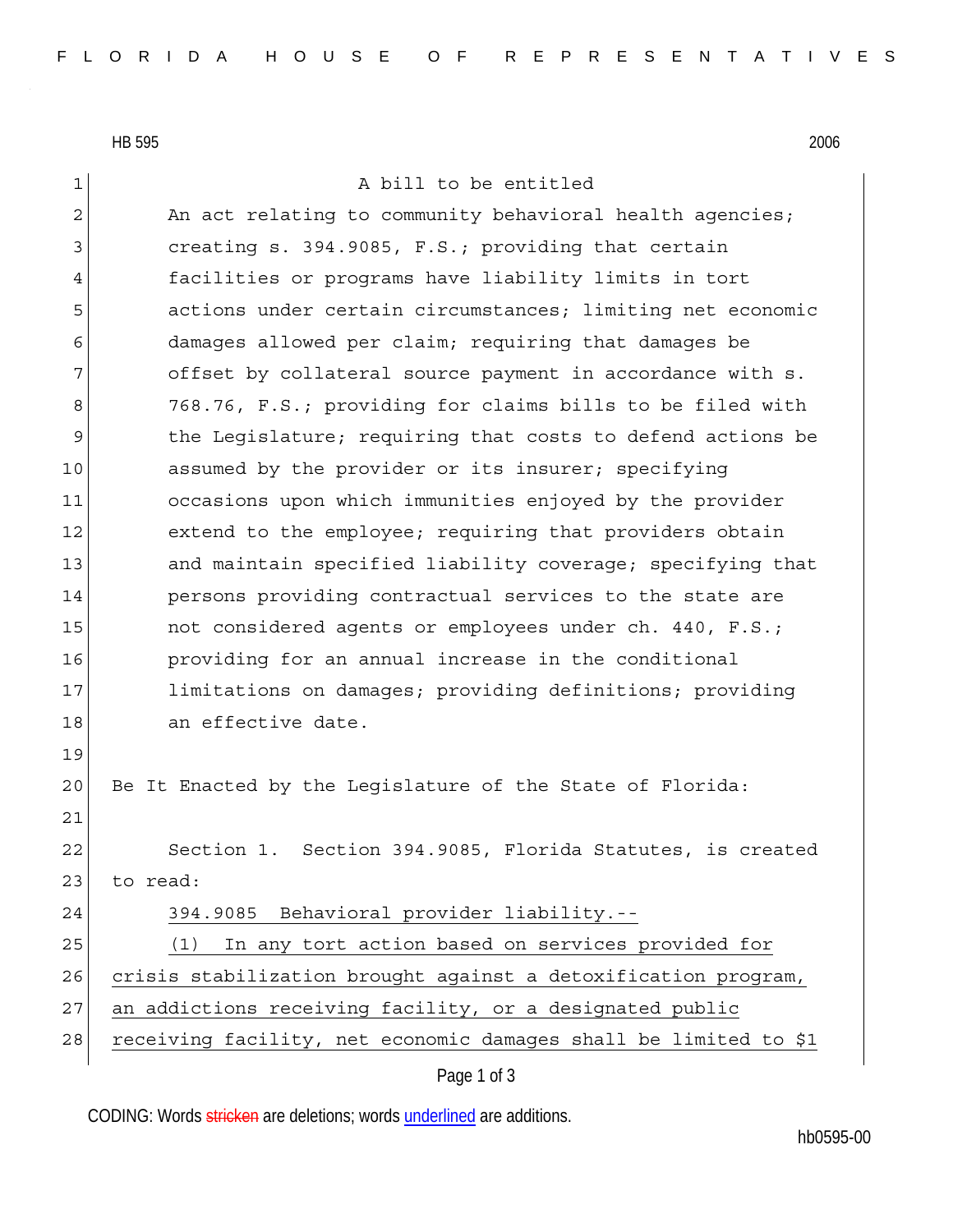HB 595 2006

29 million per liability claim, including, but not limited to, past 30 and future medical expenses, wage loss, and loss of earning 31 capacity, offset by any collateral source payment paid in 32 accordance with s. 768.76. In any tort action based on services 33 provided for crisis stabilization brought against any 34 detoxification program, an addictions receiving facility, or a 35 designated public receiving facility, noneconomic damages shall 36 be limited to \$200,000 per claim. Any claim may be settled up to 37 policy limits without further act of the Legislature. A claims 38 bill may be brought on behalf of a claimant pursuant to s. 39 768.28 for any amount exceeding the limits specified in this 40 subsection. Any costs in defending actions brought under this 41 section shall be assumed by the provider or its insurer. 42 (2) The liability of a detoxification program, an 43 addictions receiving facility, or any designated public 44 receiving facility shall be exclusive and in place of all other 45 liability of such provider. The same immunities from liability 46 enjoyed by such providers extend as well to each employee of the 47 provider when the employee is acting in furtherance of the 48 provider's responsibilities under its contract with the 49 department. Such immunities do not apply to a provider or 50 employee who acts in a culpably negligent manner or with willful 51 and wanton disregard or unprovoked physical aggression if such 52 acts result in injury or death. 53 (3) The eligible provider under this section must, as part 54 of its contract, obtain and maintain a minimum of \$1 million per 55 claim and \$3 million per incident in general liability coverage. 56 (4) This section does not designate a person who provides

## Page 2 of 3

CODING: Words stricken are deletions; words underlined are additions.